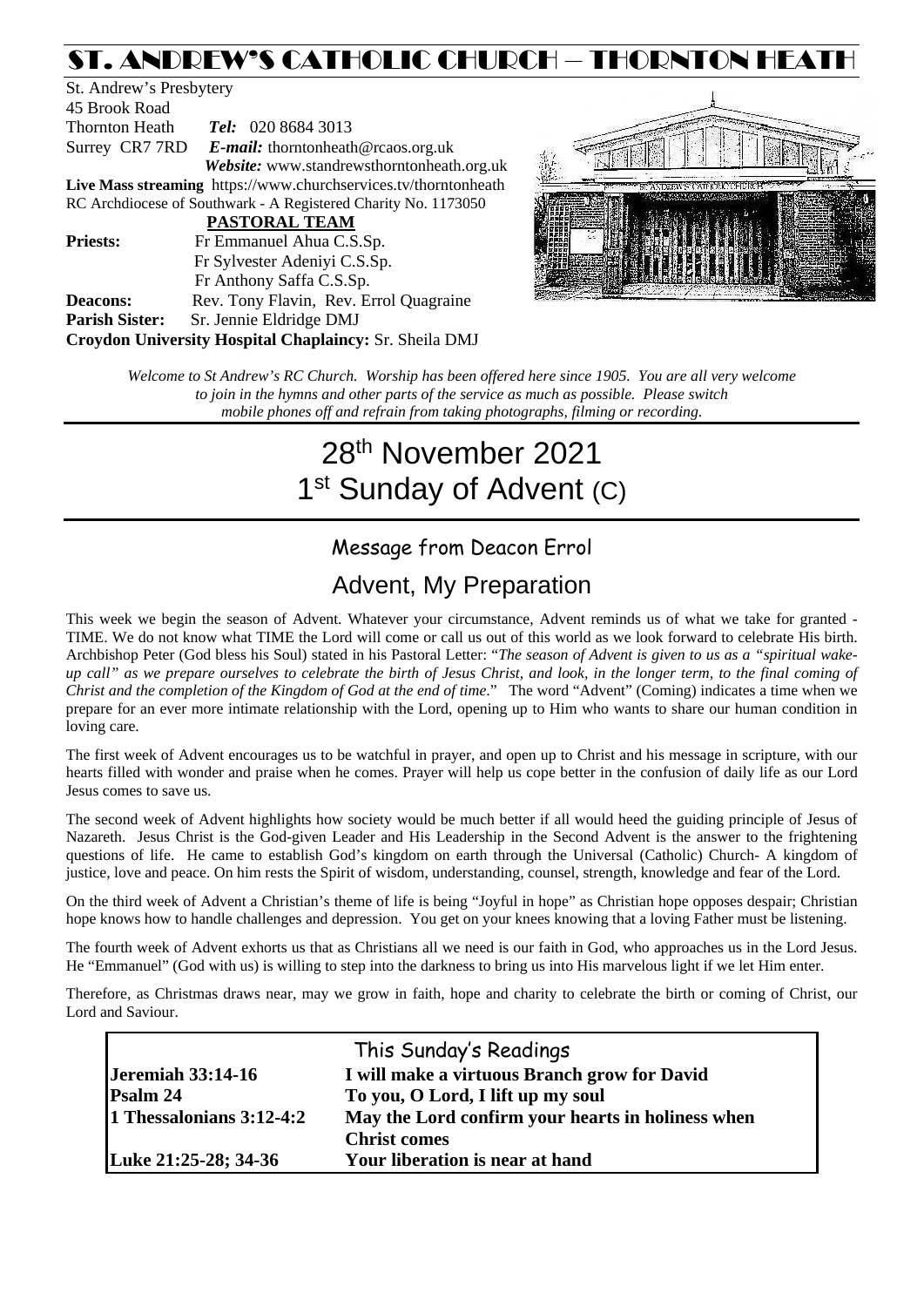### Diary for the Week

| 5.1                                    |                    |                                        |                                    |  |
|----------------------------------------|--------------------|----------------------------------------|------------------------------------|--|
| <b>Sunday 28<sup>th</sup> November</b> |                    | 6.00pm (Saturday) First Mass of Sunday | For the people of the Parish       |  |
| $1st$ Sunday of Advent                 | 9.30am             | <b>Mass</b>                            | November List                      |  |
|                                        | 11.30am            | Mass                                   | Jessica Mary Badu RIP              |  |
|                                        | 6.00 <sub>pm</sub> | <b>Mass</b>                            | Mr & Mrs Charles Nkamuo & Family - |  |
|                                        | $7.00 - 9.00$ pm   | <b>Charismatic Prayer Group</b>        | Thanksgiving                       |  |
| Monday 29 <sup>th</sup> November       | 7.30am             | Mass                                   | November List                      |  |
|                                        | 10.00am            | <b>Mass</b>                            | Jessica Mary Badu RIP              |  |
| Tuesday 30 <sup>th</sup> November      | 7.30am             | Mass                                   | November List                      |  |
|                                        | 10.00am            | <b>Mass</b>                            | In Honour of Our Lady of Africa    |  |
| <b>Wednesday 1st December</b>          | 7.30am             | Mass                                   | Timothy & Cleta Andradi RIP        |  |
|                                        | 10.00am            | <b>Mass</b>                            | Paul Etuka RIP                     |  |
| Thursday $2^{nd}$ December             | 7.30am             | Mass                                   | Cheryl Sequeira RIP                |  |
|                                        | 10.00am            | <b>Mass</b>                            | <b>Sr Mary Martin RIP</b>          |  |
| Friday 3 <sup>rd</sup> December        | 7.30am             | Mass                                   | Ray McCann - Illness               |  |
|                                        | 10.00am            | Mass                                   | Ann McGleenon RIP                  |  |
|                                        | $10.30 - 12$ noon  | <b>Adoration</b>                       |                                    |  |
|                                        | <b>6.30pm</b>      | <b>Brownies/Guides (hall)</b>          |                                    |  |
| Saturday 4 <sup>th</sup> December      | 9.30am             | Mass                                   | Cheryl Sequeira RIP                |  |
|                                        | $10.00 - 10.30$ am | <b>Confessions</b>                     |                                    |  |
|                                        | $5.00 - 5.30$ pm   | <b>Confessions</b>                     |                                    |  |
|                                        | 6.00 <sub>pm</sub> | <b>First Mass of Sunday</b>            | For the people of the Parish       |  |
| <b>Sunday 5<sup>th</sup> December</b>  | 9.30am             | <b>Mass</b>                            | Rosaleen Doyle RIP Anniv           |  |
| $2^{nd}$ Sunday of Advent              | 11.30am            | <b>Mass</b>                            | Pasquelina (Rina) Fernandes RIP    |  |
|                                        | 6.00 <sub>pm</sub> | <b>Mass</b>                            | Peter Sequeira - $17th$ Birthday   |  |
|                                        | $7.00 - 9.00$ pm   | <b>Charismatic Prayer Group</b>        |                                    |  |

Church cleaners: this week: St Jude's Group, next week: Judie's Crew

# St. Andrew's Parish Notices

#### **FACEMASKS**

Please can we ask you to continue to use a face covering if you are able to and to use the hand sanitiser when entering our Church.

#### **WINDOWS IN THE CHURCH**

Fr Emmanuel says: "Whoever is opening the windows in the Church, he asks please can this stop and for the windows to remain closed now as the heating is fully on".

#### **MASS SUNG IN LATIN DURING NOVEMBER**

During the month of November, the 11.30am Choir, the Mass will be sung in Latin.

#### **NOVEMBER PRAYERS FOR THE DECEASED**

During the month of November we particularly pray for those who have died. A list of the deceased whose funerals took place here at St Andrew's will be displayed in the front of the Altar. Anyone who has a relative or friend who has died elsewhere in the last year should give in their names and date of death to the office or to one of the Priests and the name will be added.

Please put the names in a Holy Souls envelope together with your offerings in the basket before the Altar from the beginning of November. These envelopes will be brought up during each Mass in the month of November.

#### **ADVENT PENITENTIAL SERVICE**

In preparation for Christmas we have extra Confessions. We are holding our Parish Penitential Service on Monday 13<sup>th</sup> December at 7.00pm.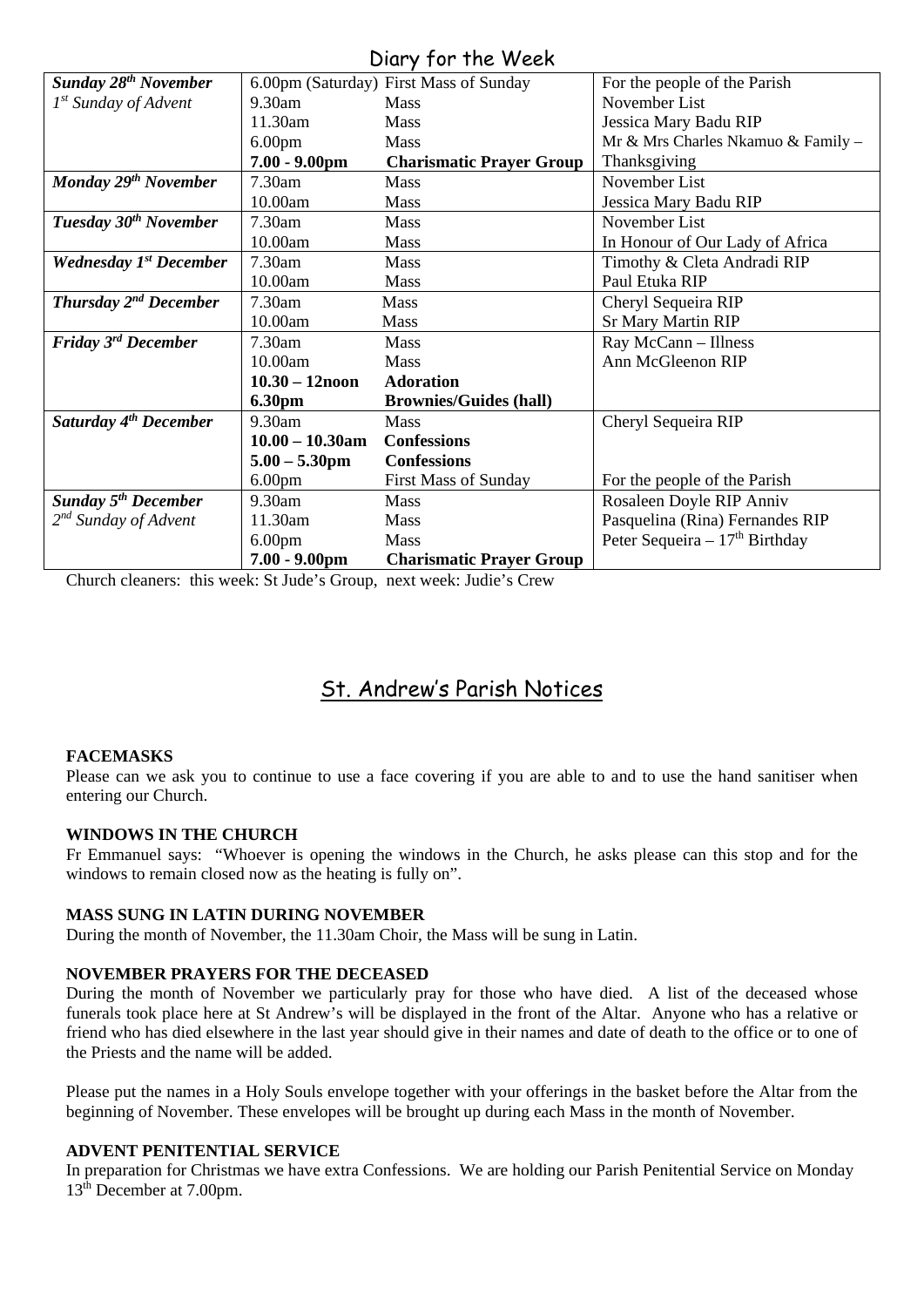#### **ADVENT - JESSE TREE**

This weekend, 28<sup>th</sup> November, is the 1<sup>st</sup> Sunday of Advent and as the season of Advent begins we will place our Jesse Tree on the Sanctuary. The Jesse Tree helps us connect the custom of decorating Christmas trees to the events leading to Jesus' birth. The Jesse Tree is also our Giving Tree and we are asking all our Parishioners to donate non-perishable food in the box provided through Advent. The SVP Group will use our donations for those in need in the Parish by making up parcels for families for Christmas.

#### Some information about the Jesse Tree:

The Jesse Tree tradition is rooted in Isaiah 11:1: "A shoot shall come out from the stump of Jesse, and a branch shall grow out of his roots." Jesse was the father of David, Israel's greatest king. And Jesus is descended from the line of David. He is the branch God promised would grow from Jesse's family tree. Each symbol represents a story from within this family tree and a step toward the birth of Jesus. The four symbols on the tree this week are Adam and Eve, Noah Abraham and Jacob. Thank you for your continued support.

#### **DBS CERTIFICATES FOR VOLUNTEERS**

Please could existing volunteers who need DBS (Disclosure and Barring) checks please email their full name to [thorntonheathsg1@safeguardrcaos.org.uk](mailto:thorntonheathsg1@safeguardrcaos.org.uk)

The online process will then be actioned. This includes; Eucharistic Ministers, Catechists for Children, Adult Altar Servers, Children's Liturgists and any parish group helpers for vulnerable adults or children. It is everyone's responsibility to ensure that our parish is a safe place and the DBS certificate issued must be through the RC Diocese of Southwark and not another body even if it is current and valid.

#### ST ANDREW'S CHOIR

The Choir at St. Andrews warmly welcome parishioners who would like to join the choir. If you can play an instrument, read music or have a love for singing you are most welcome. For more details or to sign up please speak to one of the choir leaders after Mass.

#### **CHARISMATIC PRAYER GROUP**

Please join us as our group has resumed prayer meetings every Sunday evening in the Church from 7.00 – 9.00pm. All are very welcome to come along and join us in praises, prayers, Bible studies and youth group ministry. For further details please call Stella on 07983 775879.

#### **A DAY WITH JESUS**

The A Day with Jesus Group have resumed their meetings in St Andrew's Church. Please join them to pray together, sing praises, worship, say the Rosary, Divine Mercy and Adoration. The group meet every fourth Saturday of every month  $(27<sup>th</sup>$  November and but not this December) from  $12.30 - 4.00$ pm. All are very welcome to come along, for further information please call Simon on 07947 493683.

#### **ADORATION**

Please come in and spend some time in the presence of Our Lord in the Blessed Sacrament for Adoration every Friday from 10.30am – 12noon.

#### **ALL NATIONS CATHOLIC CHARISMATIC GROUP UK FOODBANK**

The group have launched a food bank project in order to help families who are in need of extra help with regards to some food items. This will be held in St Andrew's Church hall every second Saturday every month until the end of the year the next one will be on Saturday  $11<sup>th</sup>$  December approximately from  $12.00 - 1.00$ pm. We would welcome any food donations, tinned, dry packets, etc. Please see the poster in the porch for more info and contact details. If you know of any families who may benefit from this, please let them know.

#### **ROSARY GROUP**

Our Rosary Group meet in the Church every Monday to Saturday after the 10am Mass during the week and on Saturdays after the 9.30am Mass. If you would like to join us please do come along, all are very welcome.

#### **REPOSITORY**

The Repository will be open after the 9.30am and 11.30am Masses on Sunday. We have some 2022 calendars and Christmas cards already and other gifts and cards so please visit to make your purchases early.

#### **SECOND COLLECTION NEXT WEEK**

There will be a second collection for flowers in our Church – thank you for your generosity.